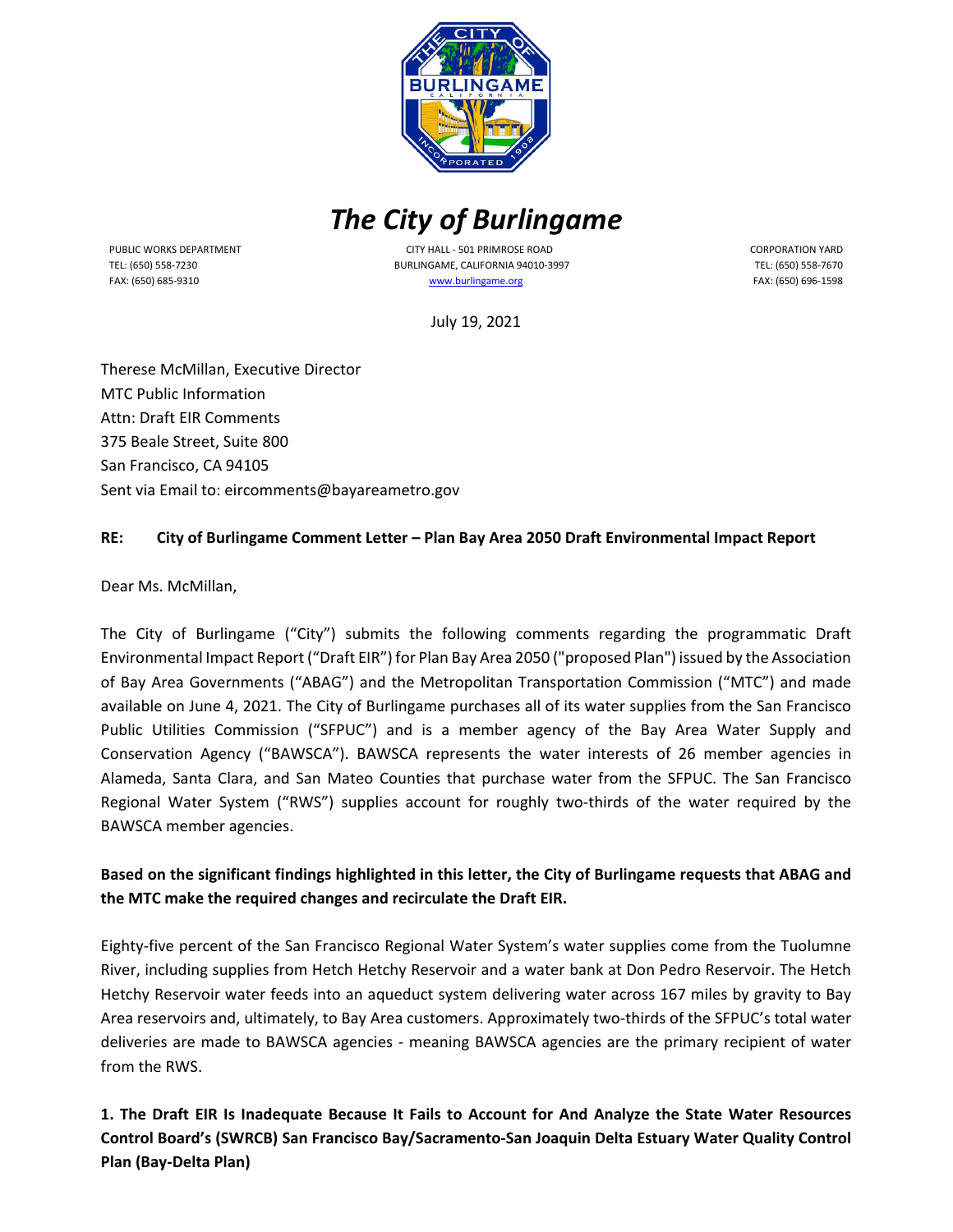Discussion and analysis of the impacts of the Bay-Delta Plan in the Draft EIR are insufficient. The Bay-Delta Plan was adopted by the SWRCB in December of 20[1](#page-1-0)8.<sup>1</sup> As written, the Bay-Delta Plan will significantly reduce water supply reliability to the RWS and for BAWSCA Member Agencies, particularly during times of drought. The Draft EIR fails to assess the water supply shortfalls and significant environmental impacts from the proposed Plan that would result if the SFPUC were compelled to drastically reduce water deliveries throughout the RWS service territory in response to the adopted Bay-Delta Plan. This critical omission constitutes an abuse of discretion because the Draft EIR fails to offer any justification for why these impacts are not significant under CEQA, and, in fact fails to present any analysis whatsoever regarding such impacts. (Pub. Res. Code, §§ 21168.5, 21100(b)(1).) There is a total disconnect between the proposed Plan's anticipated growth in population, jobs, and housing and the RWS's ability to accommodate the planned growth given the significant water supply reductions resulting from the Bay-Delta Plan. A more comprehensive description is necessary as well as an analysis of the impacts from implementation of the Bay-Delta Plan.

## **1.1. Section 3.10.2 And 3.14.2 Are Incomplete Because They Do Not Include the Bay-Delta Plan in the Regulatory Setting**

Sections 3.10.2 and 3.14.2 of the Draft EIR provide the Regulatory Setting for the Hydrology and Water Quality (3.10) and Public Utilities and Facilities (3.14) impacts analysis. Neither section includes a description or an analysis of the impacts from implementation of the Bay-Delta Plan. The City requests that ABAG and the MTC revisit these sections to include a description of the Bay-Delta Plan in the respective Regulatory Setting sections. The description of the Bay-Delta Plan should include objectives, flow requirements, regulatory authority, and the timeline for implementation. The City offers the following language for consideration.

*In December 2018, the State Water Resources Control Board ("SWRCB") adopted amendments to the Water Quality Control Plan for the San Francisco Bay/Sacramento-San Joaquin Delta Estuary (Bay-Delta Plan Amendment) to establish water quality objectives to maintain the health of the Bay-Delta ecosystem. The SWRCB is required by law to regularly review this plan. The adopted Bay-Delta Plan Amendment was developed with the stated goal of increasing salmonid populations in three San Joaquin River tributaries (the Stanislaus, Merced, and Tuolumne Rivers) and the Bay-Delta. The Bay-Delta Plan Amendment requires the release of 30-50% of the "unimpaired flow" on the three tributaries from February through June in every year type.*

The Bay-Delta Plan states the February through June flow objectives will be fully implemented by the year 2022. (Bay-Delta Plan at p. 24.)

## **1.2. The Water Supply Analysis in Section 3.14 Is Inadequate Because It Fails to Consider the Impacts of the Bay-Delta Plan**

Section 3.14: Public Utilities and Facilities fails to consider how implementation of the Bay-Delta Plan will impact water supplies. As stated above, the Bay-Delta Plan has been adopted and requires unimpaired flows between 30% and 50% (starting at 40%) on the Tuolumne River, the primary water supply source for the SFPUC and BAWSCA member agencies and commits the SWRCB to fully implement the flow objectives by

<span id="page-1-0"></span> $\overline{a}$ <sup>1</sup> https://www.waterboards.ca.gov/plans\_policies/docs/2018wqcp.pdf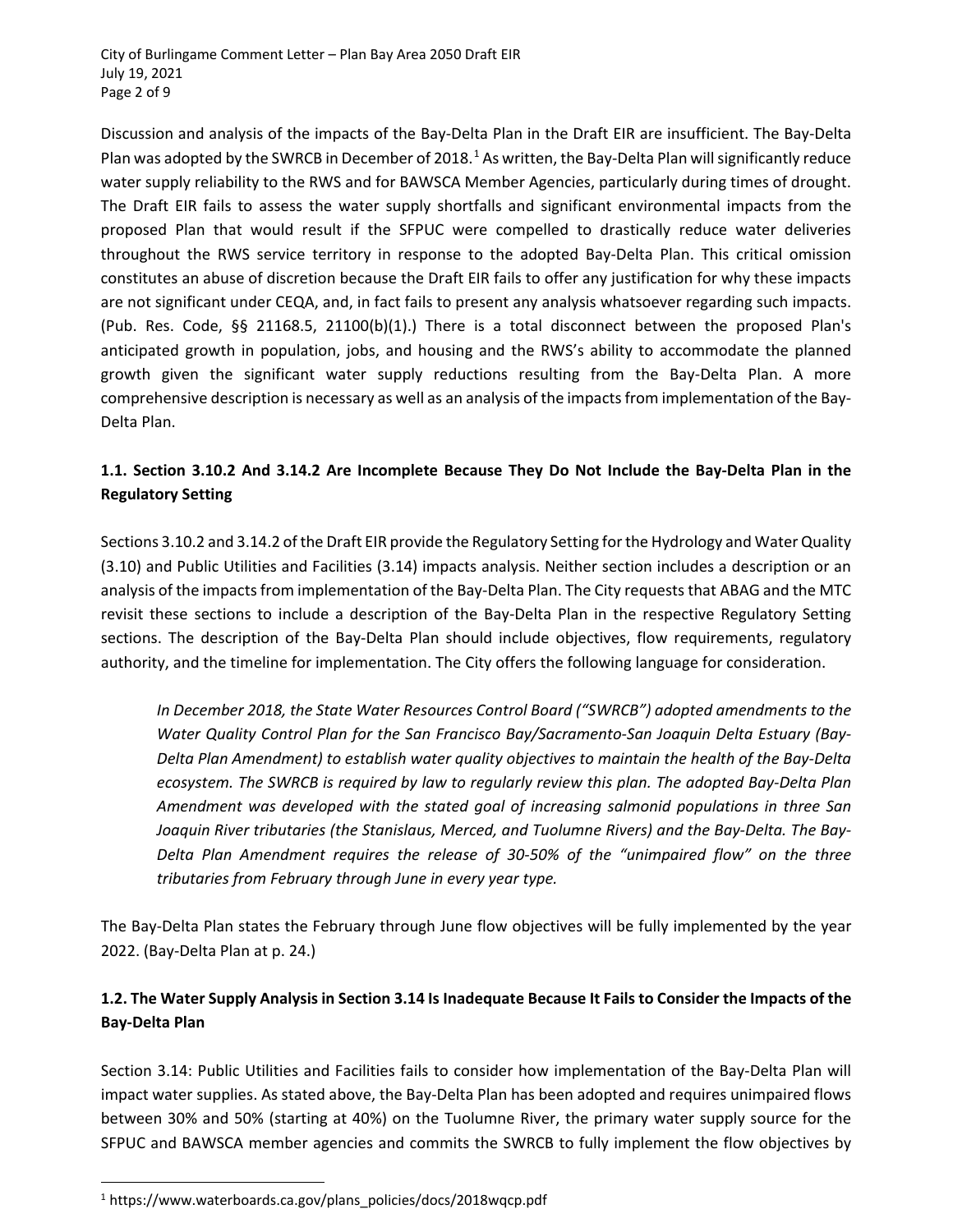2022. Therefore, ABAG and the MTC must analyze the impacts of the Bay-Delta Plan on water supply reliability and the ability of water agencies to meet future water demands from increased population, housing, and jobs.

As described in Section 2 of the proposed Plan, "Project Description," the regional growth forecast for the Bay Area projects that by 2050 the region will support an additional 2.7 million residents and 1.4 million jobs, resulting in 1.4 million new households. The Draft EIR identifies areas where: 1) there is an existing forecasted shortage in long-term supplies that would need to be met by imported water or additional water conservation, reuse, and recycling; or 2) where the proposed Plan projects population or jobs beyond what is assumed in current Urban Water Management Plans (UWMPs) and could result in a potential shortage. (Draft EIR at p. 3.14-36.)<sup>[2](#page-2-0)</sup> However, this does not include the impacts and water shortages from the Bay-Delta Plan. The Draft EIR fails entirely to account for how the water shortages anticipated from the Bay-Delta Plan will accommodate the proposed Plan's anticipated increased population and housing, or the resulting impacts from insufficient water supplies. As part of the CEQA Guidelines provisions governing the environmental setting, the Guidelines require an EIR to discuss any inconsistencies between the proposed project and applicable general plans, specific plans, and regional plans, including applicable water quality control plans like the Bay-Delta Plan. (CEQA Guidelines, §15125(d).)

In *Vineyard Area Citizens for Responsible Growth v City of Rancho Cordova* (2007) 40 Cal.4th 412, the Supreme Court identified specific requirements for an adequate analysis of water supply issues in an EIR. The Court explained that future water supplies identified and analyzed in an EIR must be reasonably likely to prove available. Speculative sources and unrealistic allocations do not provide an adequate basis for decision making. When a full analysis of future water supplies for a project leaves some uncertainty regarding the availability of future supplies, the EIR must discuss possible replacement or alternative supply sources, and the environmental effects of resorting to those alternative supply sources. Informational purposes are not satisfied by an EIR that simply ignores or assumes a solution to the problem of supplying water. The future water supplies identified and analyzed must bear a likelihood of actually proving available; speculative sources and unrealistic allocations are insufficient bases for decision making under CEQA. Finally, where, despite a full discussion, it is impossible to confidently determine that anticipated future water sources will be available, CEQA requires some discussion of possible replacement sources or alternatives to use of the anticipated water, and of the environmental consequences of those contingencies. (*Id*. at 432.)

Further, an EIR must identify and describe the project's significant environmental effects, including direct, indirect, and long-term effects. (Pub. Res. Code, §21100(b)(1); CEQA Guidelines, §15126.2(a).) An EIR may include some degree of forecasting in evaluating a project's environmental impacts. (CEQA Guidelines, §15144; *San Francisco Ecology Ctr. v City & County of San Francisco* (1975) 48 Cal. App.3d 584, 595.) Lead agencies must use their best efforts to find out and disclose all that they reasonably can, although they are not required to foresee the unforeseeable. (CEQA Guidelines, §15144.) The Draft EIR should be revised to account for the impacts from implementation of the Bay-Delta Plan.

With the Bay-Delta Plan implementation, it is projected that the SFPUC will be able to meet the projected water demands in normal years but would experience supply shortages and require rationing in single dry years or multiple dry years. During single dry years, there would be an anticipated 30 to 40% shortage of RWS

<span id="page-2-0"></span> $\overline{a}$  $<sup>2</sup>$  As discussed below, the Draft EIR does not use the most recent and updated UWMPs.</sup>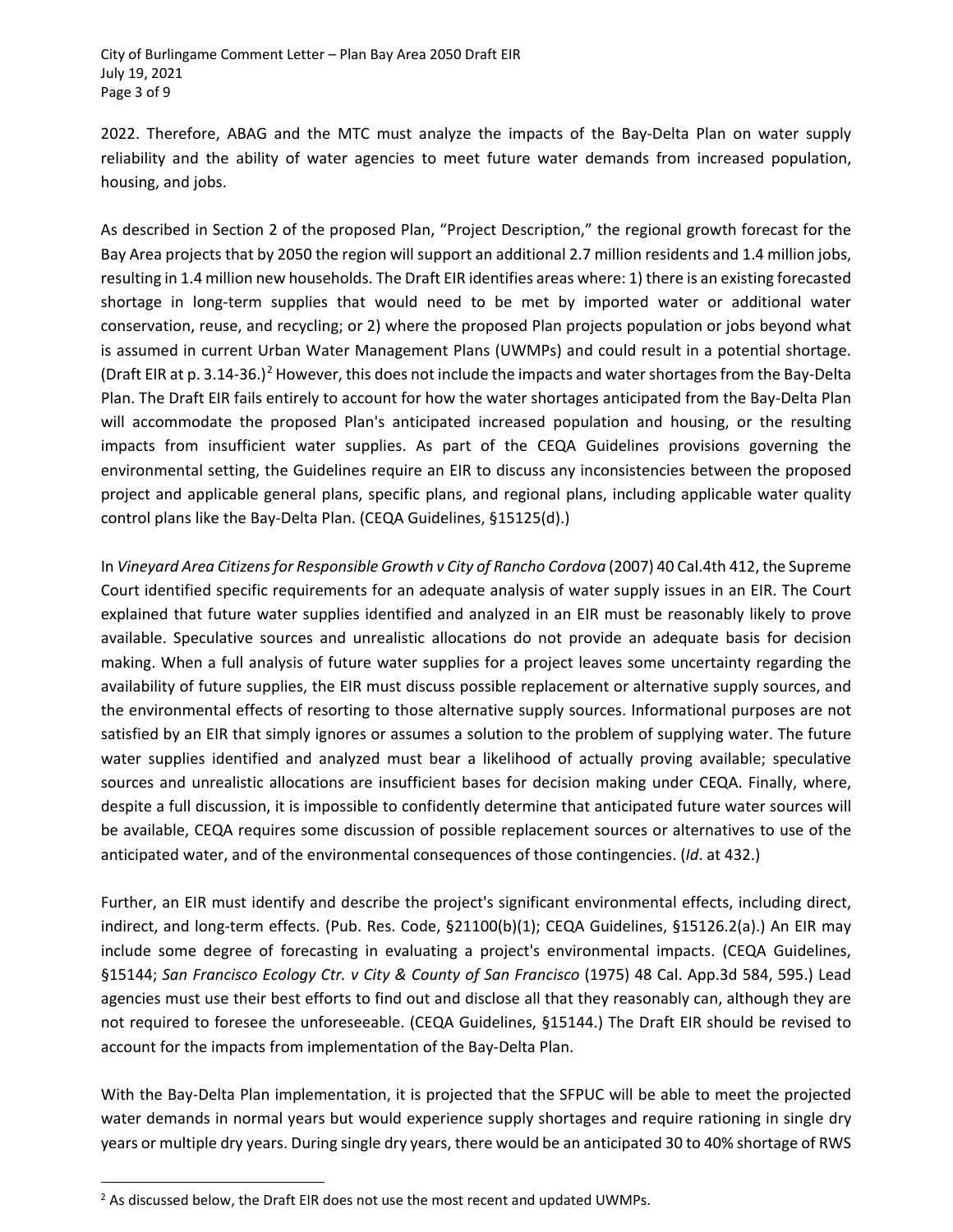supplies. When allocated among retail and BAWSCA agencies and compared to RWS demand, this would result in a 14% to 25% shortfall for SFPUC retail customers and a 36% to 46% shortfall to BAWSCA member agencies. In a multiple dry year event, there would be anticipated shortages in RWS supplies for all projected years, ranging from 30% to 49% shortages. When allocated among retail and BAWSCA agencies and compared to RWS demand, this would result in an anticipated shortfall up to 35% for SFPUC retail customers and up to 54% for BAWSCA member agencies. These impacts are characterized and quantified in Section 8 of the SFPUC's 2020 UWMP.<sup>[3](#page-3-0)</sup>

The City requests that ABAG and the MTC revisit Section 3.14 and include a complete analysis of the Bay-Delta Plan impacts on water supply reliability.

# **1.3. Impacts from Reasonably Foreseeable Methods of Complying with the Bay-Delta Plan and Addressing the Resulting Water Supply Shortages Are Not Identified or Analyzed**

Consideration of the impacts from implementation of the Bay-Delta Plan should include an analysis of reasonably foreseeable methods water agencies will use to comply with the Bay-Delta Plan, address the resulting water shortages, and the associated environmental impacts. As shown in the SFPUC and BAWSCA member agencies' 2020 UWMPs, implementation of the Bay-Delta Plan will result in RWS system-wide cutbacks between 30% and 49% in single and multiple dry years. This results in RWS cutbacks to BAWSCA member agencies between 36% and 54%. As previously stated, BAWSCA member agencies purchase roughly two-thirds of their water from the RWS. Several BAWSCA member agencies rely solely on the RWS for their water supply source.

Cutbacks to this degree will require BAWSCA member agencies to take extraordinary actions to provide water to their existing and future customers to meet basic health and safety needs. An EIR must address the impacts of "reasonably foreseeable" future activities related to the proposed Plan. (*Laurel Heights Improvement Ass'n v Regents of Univ. of Cal.* (1988) 47 Cal.3d 376, 398-399; *see also* CEQA Guidelines, §15126 [EIR's impact analysis must consider all phases of project.]) The Draft EIR must identify and analyze these methods for complying with the Bay-Delta Plan, addressing water shortages, and the resulting environmental impacts from these actions, which include, but are not limited to:

- Increased reliance on groundwater and other surface water supplies;
- Inability to conserve additional water as a result of past conservation efforts and demand hardening;
- Decreased water available for urban landscaping resulting in the death of mature trees, reduced carbon conversion and increased heat in urban areas; and
- Severe rationing and moratoria on new development, resulting in displaced growth and urban sprawl.

Considering a central tenet of Plan Bay Area 2050 is to encourage growth along transportation lines in an equitable and sustainable manner, it would seem prudent to analyze these reasonably foreseeable impacts resulting from the adopted Bay-Delta Plan. The Draft EIR fails to analyze the environmental impacts that would result from increased reliance on local groundwater and surface water supplies. Adverse effects from

<span id="page-3-0"></span> $\overline{a}$ <sup>3</sup> SFPUC 2020 UWMP: [https://www.sfpuc.org/sites/default/files/programs/local](https://www.sfpuc.org/sites/default/files/programs/local-water/SFPUC_2020_UWMP2020_%20FINAL.pdf)[water/SFPUC\\_2020\\_UWMP2020\\_%20FINAL.pdf](https://www.sfpuc.org/sites/default/files/programs/local-water/SFPUC_2020_UWMP2020_%20FINAL.pdf)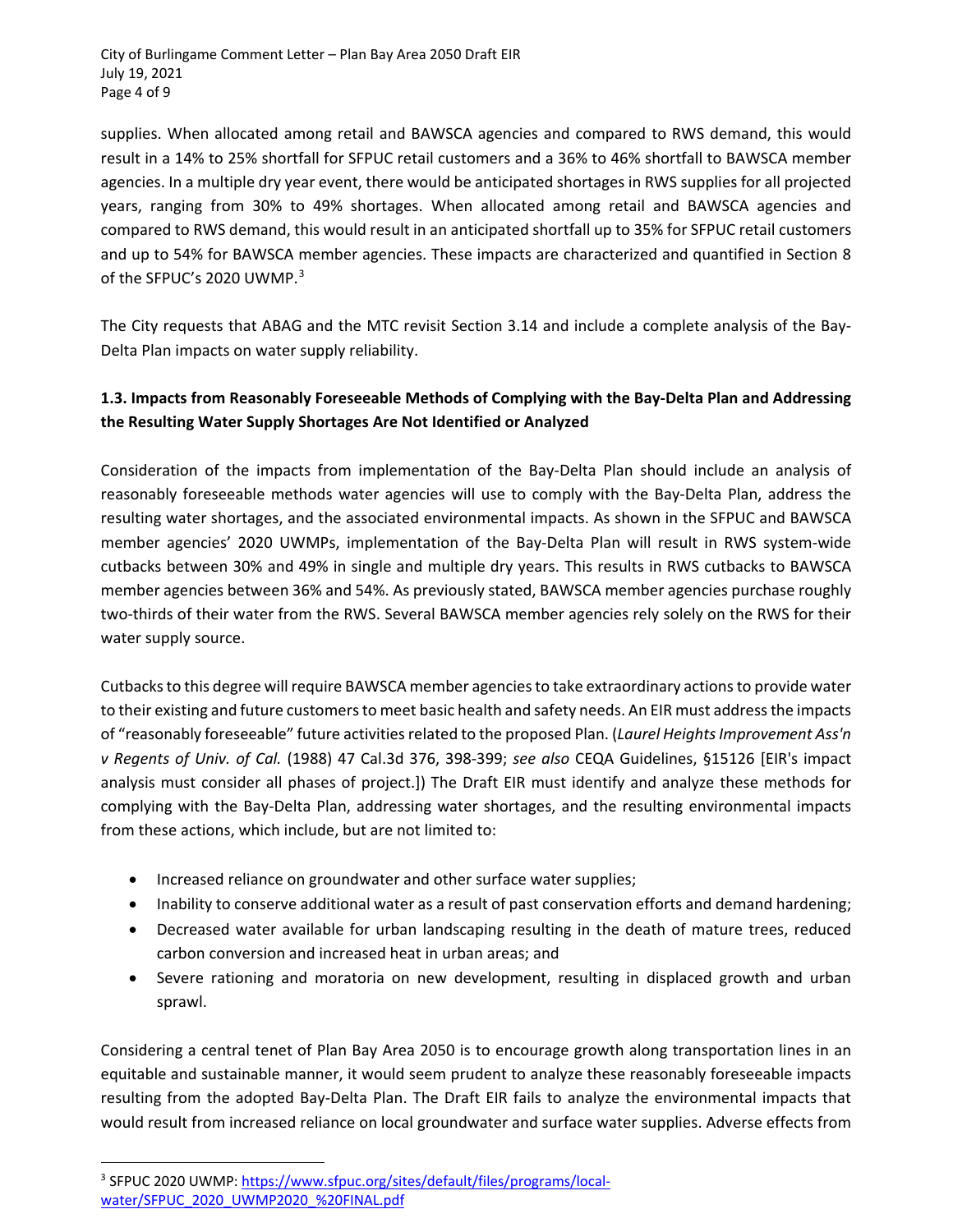increased groundwater pumping may include, but are not limited to, declining water quality, overdraft, subsidence, and sea water intrusion. Agencies that rely solely on the RWS, such as the City of Burlingame, would seek to acquire new water supplies, which would have resulting environmental impacts, increase water rates, and possibly price out low-income residents.

If available water supplies are insufficient to meet demand, BAWSCA member agencies would consider implementing a development moratorium (e.g., "no new hook up") which would cause economic impacts and impacts from displaced growth and urban sprawl. An EIR must discuss growth-inducing impacts from a project. (Pub. Res. Code, § 21065.3; CEQA Guidelines, §15126(d).) The imposition of a moratorium on development in the City of Burlingame service area would exacerbate the existing housing issues and further push housing growth out of the high-density areas of the Bay Area to the eastern and southern most portions of the Bay Area and to the western San Joaquin Valley. This would directly conflict with the purposes of the proposed Plan. Most of the region's farmlands and natural areas that are threatened by sprawl are in communities at the edges of the region, such as southern Santa Clara County, eastern Contra Costa County, and Solano County. Urban Sprawl has two primary impacts: 1) it increases per capita land consumption, and 2) it disperses development, which increases the distances between common destinations, increasing the costs of providing public infrastructure and services, and the transportation costs required to access services and activities.

The Draft EIR does not identify or analyze these reasonably foreseeable methods of compliance and actions by water agencies, or the potentially significant impacts resulting from these actions. Areas in which anticipated impacts are likely to result include:

- Reduction in the water supplies and the resulting significant impact on the Bay Area's economy, environment and impacts on public health;<sup>[4](#page-4-0)</sup> and
- Inadequate water supplies and resultant moratoria on housing development resulting in displaced growth and urban sprawl that sharply conflict with predicted Bay Area population growth and accompanying need for greater housing and transportation.

The ultimate question under CEQA is not whether an EIR establishes a likely source of water, but whether it adequately addresses the reasonably foreseeable impacts of supplying water to the project. (*Vineyard Area Citizens for Responsible Growth, Inc.,* 40 Cal.4th at p. 434.) Giving the failure of the Draft EIR to evaluate the water supply impacts from the Bay-Delta Plan, the water supply analysis is inadequate and fails entirely to consider the extent of water supply shortages, and how those shortages would be exacerbated by the proposed Plan's anticipated population and housing increases. The City requests that ABAG and the MTC revisit Sections 3.10: Hydrology and Water Quality and 3.14: Public Utilities and Facilities to properly analyze the impacts from reasonably foreseeable methods water agencies will use to comply with the Bay-Delta Plan.

 $\overline{a}$ 

<span id="page-4-0"></span> $4$  The California Legislature has made clear that public health and safety are of "great importance" in CEQA's statutory scheme. (Pub. Resources Code, §§ 21000(b), (c), (d), (g); 21001(b), (d); *California Bldg. Industry Assn. v. Bay Area Air Quality Management Dist*. (2015) 62 Cal.4th 369, 386.) For example, Public Resources Code section 21083(b)(3) requires a finding of a "significant effect on the environment" whenever "[t]he environmental effects of a project will cause substantial adverse effects on human beings, either directly or indirectly." California policy dictates that all humans have a right to water adequate for human consumption, cooking, and sanitary purposes. (Wat. Code, § 106.3.)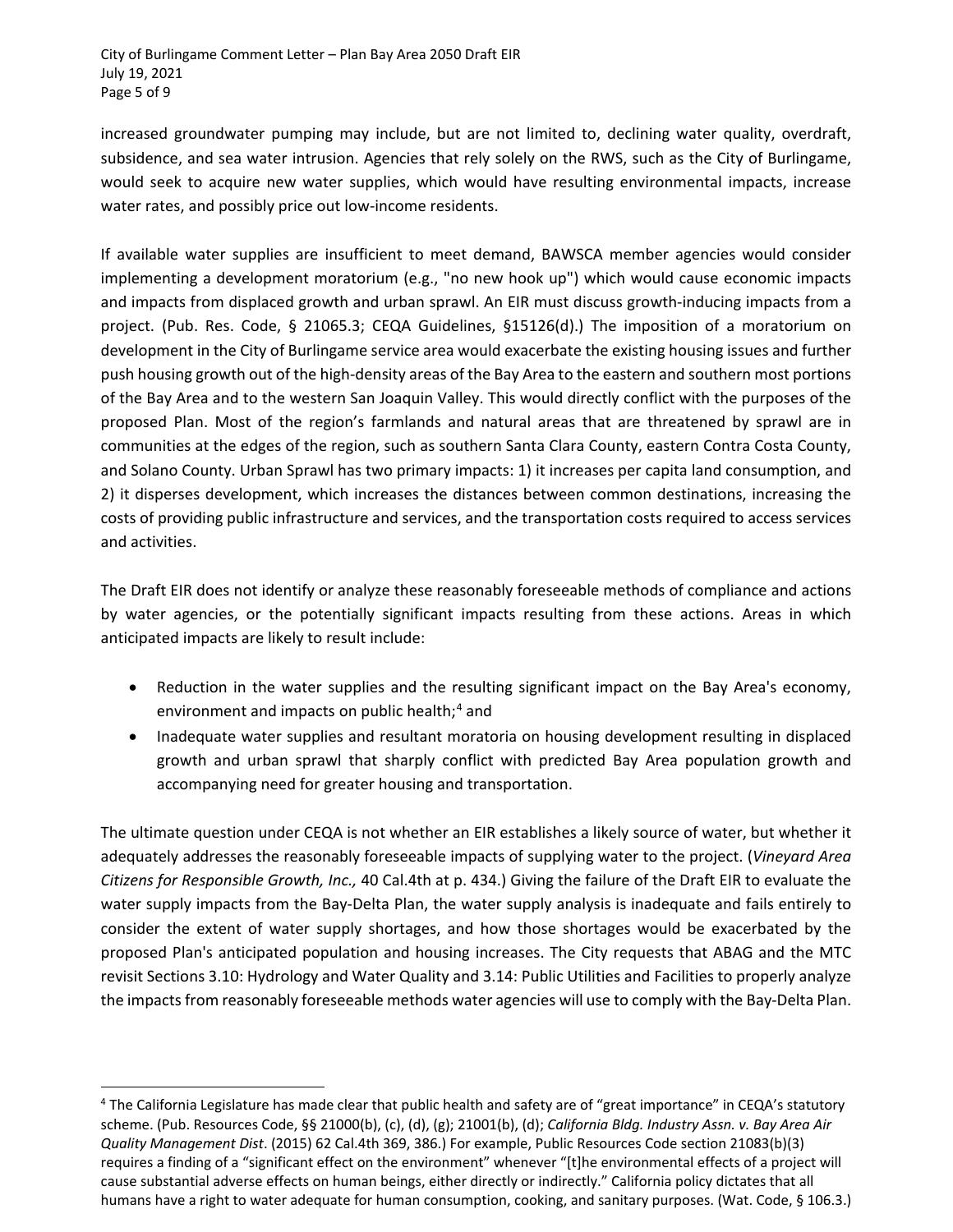#### **2. The Draft EIR Is Inadequate Because It Fails to Analyze the Impact of the Federal Energy Regulatory Commission Licensing and Certification Process for New Don Pedro Reservoir**

As previously stated, the Bay-Delta Plan is not self-implementing. Flow requirements must be allocated through regulatory and/or adjudicatory proceedings, such as a comprehensive water rights adjudication or, in the case of the Tuolumne River, may be implemented through the water quality certification process set forth in section 401 of the Clean Water Act as part of the Federal Energy Regulatory Commission's (FERC) licensing proceedings for the Don Pedro and La Grange hydroelectric projects. The Final Environmental Impact Statement for the Don Pedro project was released by FERC on July 7, 2020 (FERC/EIS–0293F, July 2020).<sup>[5](#page-5-0)</sup> A "water bank" in Don Pedro Reservoir provides additional storage that is integrated into the RWS operations. The re-licensing of the Don Pedro reservoir by FERC may require additional water released from the Don Pedro Reservoir for the preservation of aquatic species in the lower Tuolumne River, potentially affecting the yield of the RWS.

On January 15, 2021, the SWRCB released the Clean Water Act section 401 Water Quality Certification for the Turlock Irrigation District and Modesto Irrigation District Don Pedro Hydroelectric Project and La Grange Hydroelectric Project, FERC Project Nos. 2299 and 14581 (WQC).<sup>[6](#page-5-1)</sup> The WQC's requirements differ significantly from the recommended flows and conditions that FERC has analyzed in the Staff Alternative of its Final Environmental Impact Statement for the licenses. The WQC includes the 40% unimpaired flow objective from the Bay-Delta Plan, as well as additional conditions that, if incorporated into FERC licenses for the Don Pedro Project, would more severely impact SFPUC's water supplies. Data presented in the City and County of San Francisco's petition for reconsideration of the WQC before the SWRCB dated February 16, 2021, indicates that if the WQC were to be enacted, required rationing during single-year and extended periods of drought would range between 75 and 90 percent under present and future demand levels. To date, FERC has not taken action to incorporate the WQC into the licenses or to finalize the licenses for issuance. However, the Draft EIR must consider the impacts on water supply from these foreseeable actions. (*Laurel Heights Improvement Ass'n,* 47 Cal.3d at 398-399.)

# **2.1. Section 3.14.2 Is Incomplete Because It Does Not Include the FERC Licensing and Water Quality Certification for Don Pedro Dam in the Regulatory Setting Section**

Section 3.14.2 provides the Regulatory Setting for the Public Utilities and Facilities of the Draft EIR. It does not include the FERC licensing and WQC process, which, as stated above, may have significant impacts to water supply reliability for the SFPUC and BAWSCA member agencies. The City requests that ABAG and the MTC revisit Section 3.14 to include a description of the FERC licensing process in the Regulatory Setting section, including the released WQC.

#### **3. Impact PUF-1 Is Inadequately Analyzed and Mitigation Measure PUF-1(A) Is Insufficient**

Impact PUF-1 considers how implementation of Plan Bay Area 2050 may *"require or result in the relocation or construction of new or expanded water, wastewater treatment or storm water drainage, electric power, natural gas, or telecommunications facilities the construction or relocation of which could cause significant* 

 $\overline{a}$ 

<span id="page-5-0"></span><sup>5</sup> <https://elibrary.ferc.gov/eLibrary/idmws/common/OpenNat.asp?fileID=15576184>

<span id="page-5-1"></span><sup>&</sup>lt;sup>6</sup> [https://www.waterboards.ca.gov/docs/dplg\\_fwqc\\_complete\\_20210105.pdf](https://www.waterboards.ca.gov/docs/dplg_fwqc_complete_20210105.pdf)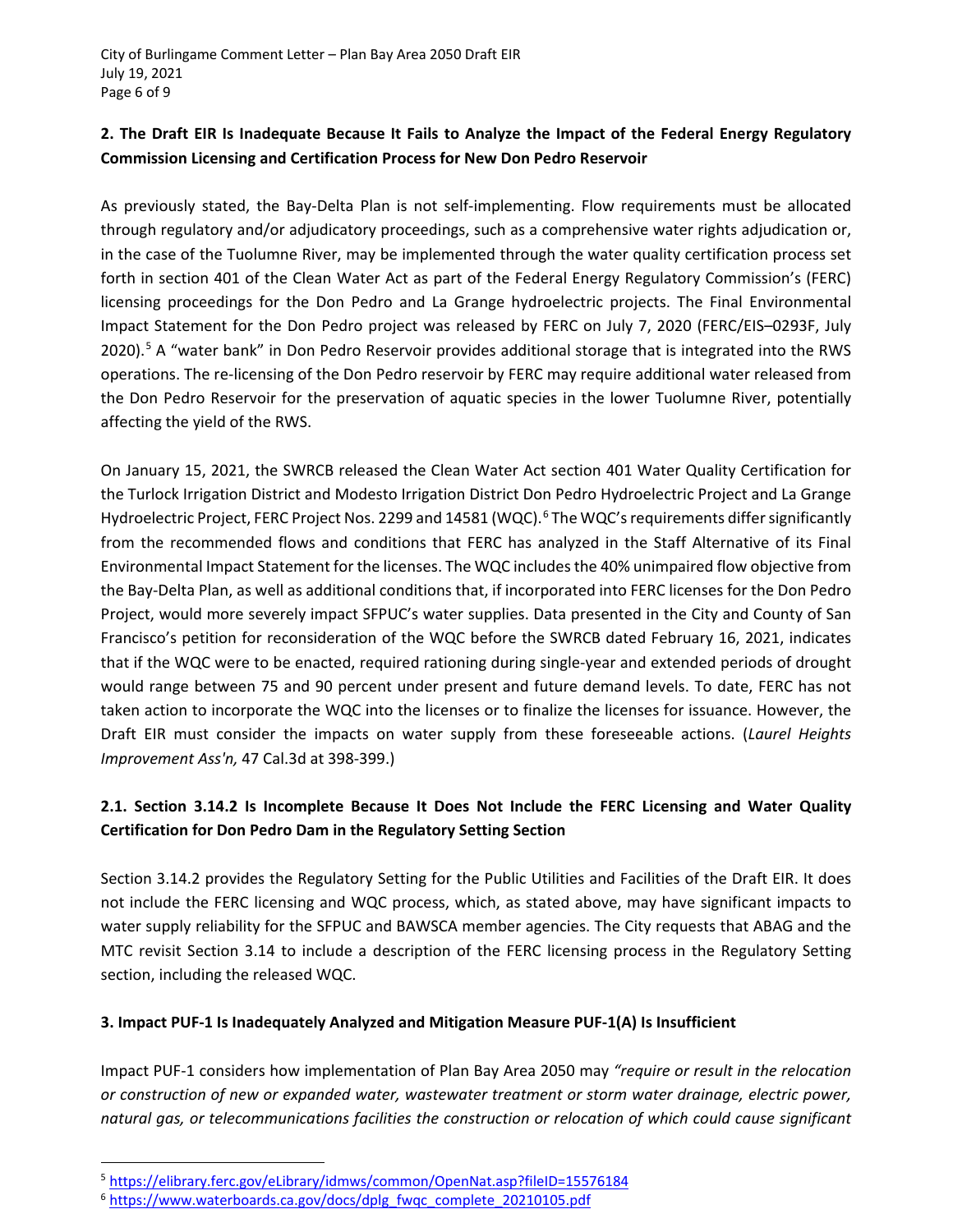*environmental effects."* However, because impacts of the Bay-Delta Plan, FERC licensing and the WQC, and the resulting significant water supply gap in single and multiple dry years are not considered, the analysis of Impact PUF-1 is insufficient.

The SFPUC and BAWSCA member agencies have stepped up efforts to identify and secure alternative water supplies to reduce water supply shortfalls and rationing during droughts. However, these water supply projects are large, expensive, and take several years to design and develop. In early 2020, the SFPUC began implementation of the Alternative Water Supply Planning Program ("AWSP") to investigate and plan for new water supplies to address future long-term water supply reliability challenges and vulnerabilities on the RWS. As stated in the SFPUC's 2020 UWMP, projects identified through the AWSP will take 10 to 30 years to implement.<sup>[7](#page-6-0)</sup> With implementation of the Bay-Delta Plan scheduled for 2022, there simply is not enough time to construct new or expanded water facilities to meet increased demand from population growth in single and multiple dry years.

An EIR must identify and describe any feasible measures that can be implemented to reduce or avoid each potentially significant environmental effect of the project. (CEQA Guidelines, §15126.4(a)(1).) Mitigation Measure PUF-1(a) (and PUF-2 discussed below) is insufficient to address increased water demand from the Project, especially with implementation of the Bay-Delta Plan, and merely defers identifying, analyzing, and mitigating potentially significant effects of new developments until those projects go through CEQA review. Mitigation measures should describe the specific actions that will be taken to reduce or avoid an impact. It is ordinarily inappropriate to defer formulation of a mitigation measure to the future. (CEQA Guidelines, §15126.4(a)(1)(B).)

The likelihood of new water supply projects being implemented in a timely manner and providing enough water to make up the shortfalls due to the Bay-Delta Plan, FERC licensing, and the WQC should be analyzed and additional mitigation should be proposed if necessary to address associated impacts. Further, any water supply project would have environmental impacts that must be considered. If a mitigation measure identified in an EIR would itself cause significant environmental impacts distinct from the significant effects caused by the project, those impacts must be discussed in the EIR, but in less detail than the project's significant impacts. (CEQA Guidelines, §15126.4(a)(1)(D).)

#### **4. Impact PUF-2 Is Inadequately Analyzed and Mitigation Measure PUF-2(A) Is Insufficient**

Impact PUF-2 considers whether there may be *"insufficient water supplies available to serve the project and*  reasonably foreseeable future development during normal, dry, and multiple dry years." Because impacts of the Bay-Delta Plan, FERC licensing, and the WQC were not considered, Impact PUF-2 was not sufficiently analyzed. Specifically, because the significant level of rationing that may be required in single and multiple dry years was not characterized or quantified, the proposed mitigation measures cannot be analyzed to determine whether they are adequate to mitigate potentially significant impacts. Further, BAWSCA and its member agencies have implemented conservation measures and expanded recycled water use as suggested in Mitigation Measure PUF-2(a) for many years, if not decades. BAWSCA member agencies intend to continue these projects, and water saving benefits have been quantified and included in their respective 2020 UWMPs.

 $\overline{a}$ 

<span id="page-6-0"></span> $7$  See Section 7.4, page 7-6 of the SFPUC's adopted 2020 UWMP

[<sup>\(</sup>https://www.sfpuc.org/sites/default/files/programs/local-water/SFPUC\\_2020\\_UWMP2020\\_%20FINAL.pdf\)](https://www.sfpuc.org/sites/default/files/programs/local-water/SFPUC_2020_UWMP2020_%20FINAL.pdf).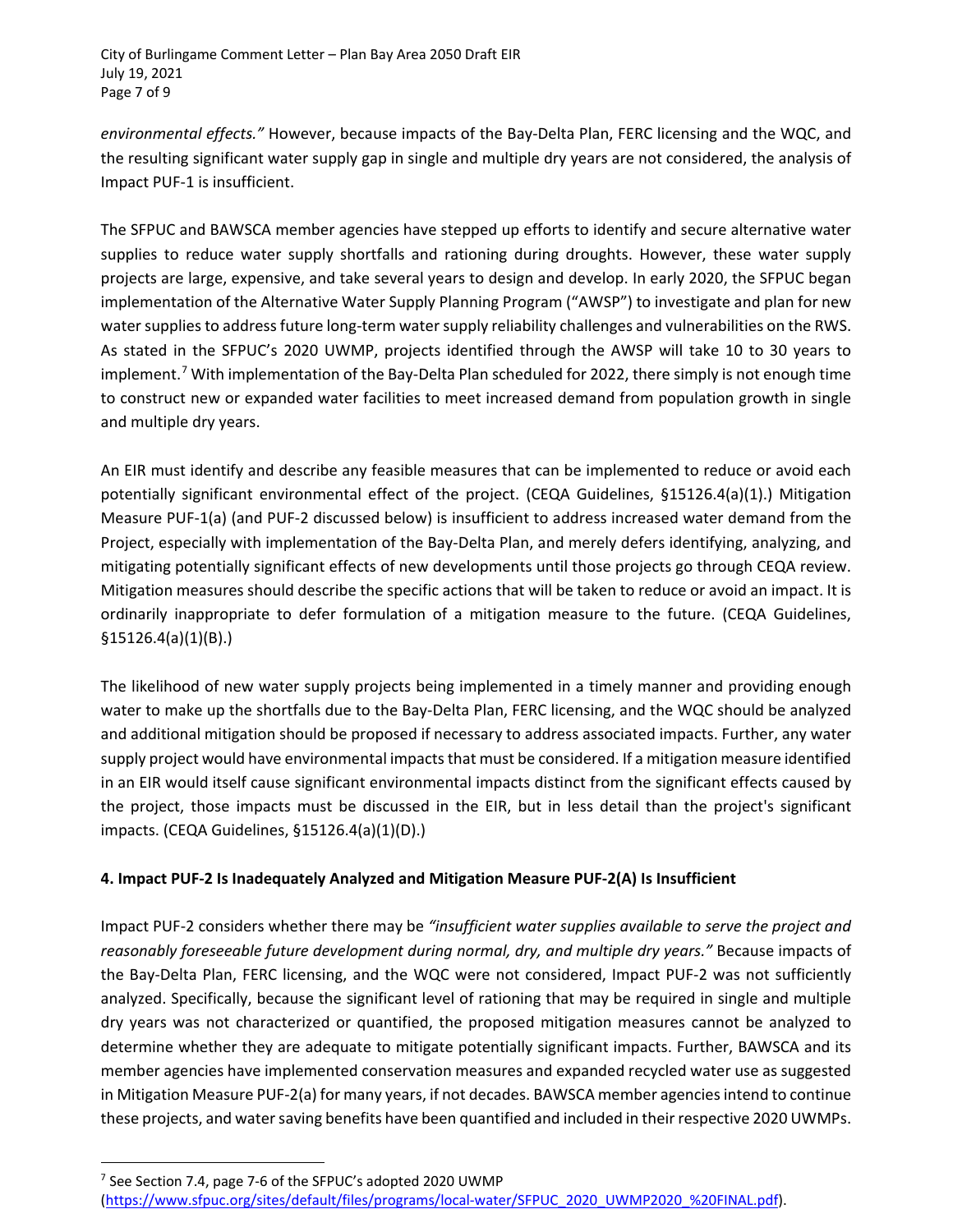City of Burlingame Comment Letter – Plan Bay Area 2050 Draft EIR July 19, 2021 Page 8 of 9

Those UWMPs demonstrate that Mitigation Measure PUF-2(a) is insufficient for closing the gap on water supply rationing that may result from implementation of the Bay-Delta Plan, FERC licensing, and the WQC.

Section 3.14.3, page 3.14-43 states, *"Future development projects would be required to comply with Water Code Section 10910 and Section 10912, as described above in the Regulatory Setting, under 'Water Supply Assessment and Water Supply Verification.' The enforcement of these regulations by local jurisdictions would ensure that a water supply assessment is prepared to demonstrate that sufficient water would be available to serve development projects before their approval."* 

This statement is conclusory. For many BAWSCA member agencies, these water supply assessments may demonstrate that there is insufficient water to serve new development projects (including new housing projects anticipated in the proposed Plan) from implementation of the Bay-Delta Plan, FERC licensing and the WQC. The sufficiency of an available supply of water to meet the anticipated population, job and housing growth in the proposed Plan should be fully analyzed in this Draft EIR, not when municipalities and water agencies are required to conduct a water supply assessment under Water Code Sections 10910 and 10912 for development projects aimed at accommodating that growth.

## **5. The Draft EIR Relies on Out-Of-Date Water Supply Reliability Forecasting 2020 Urban Water Management Plans**

Under the Urban Water Management Planning Act, the SFPUC and the majority of BAWSCA agencies must prepare an UWMP for submittal to the Department of Water Resources (DWR) every five years. The UWMPs provide the long-term resource planning of each agency and ensure that adequate water supplies are available to meet existing and future needs.

The Draft EIR relies on outdated water supply information provided in urban water suppliers' 2015 UWMPs. Significant changes have occurred since the 2015 UWMPs were adopted, including major legislation on conservation, efficiency, and the Bay-Delta Plan. Therefore, those plans are no longer current and do not accurately represent the water supply and demand forecasts for the SFPUC and BAWSCA member agencies. For example, Chapter 3.14.3, page 3.14-43 of the Draft EIR states, *"As shown in Table 3.14-2, the major water suppliers in the region are projected to be able to supply adequate water for their projected service populations through 2040 during normal years, apart from Solano County Water Agency…"* This is no longer an accurate characterization of projected water supply availability. As shown in Table 8-3 of the SFPUC's 2020 UWMP, water supply shortages are anticipated in single and multiple dry years through 2045.

All water suppliers in the BAWSCA service area (i.e., the SFPUC, Alameda County Water District ("ACWD"),<sup>[8](#page-7-0)</sup> and the Santa Clara Valley Water District ("Valley Water")<sup>[9](#page-7-1)</sup> have adopted their 2020 UWMPs or have made drafts publicly available. BAWSCA requests that ABAG and the MTC utilize data from the 2020 UWMPs to characterize water supply reliability in Section 3.14 of the Draft EIR.

<span id="page-7-0"></span> $\overline{a}$ <sup>8</sup> ACWD 2020 UWMP[: https://www.acwd.org/DocumentCenter/View/3816/Final-2020-2025-UWMP](https://www.acwd.org/DocumentCenter/View/3816/Final-2020-2025-UWMP)

<span id="page-7-1"></span><sup>&</sup>lt;sup>9</sup> Valley Water 2020 UWMP[: https://fta.valleywater.org/dl/pggls1SeCr](https://fta.valleywater.org/dl/pggls1SeCr)